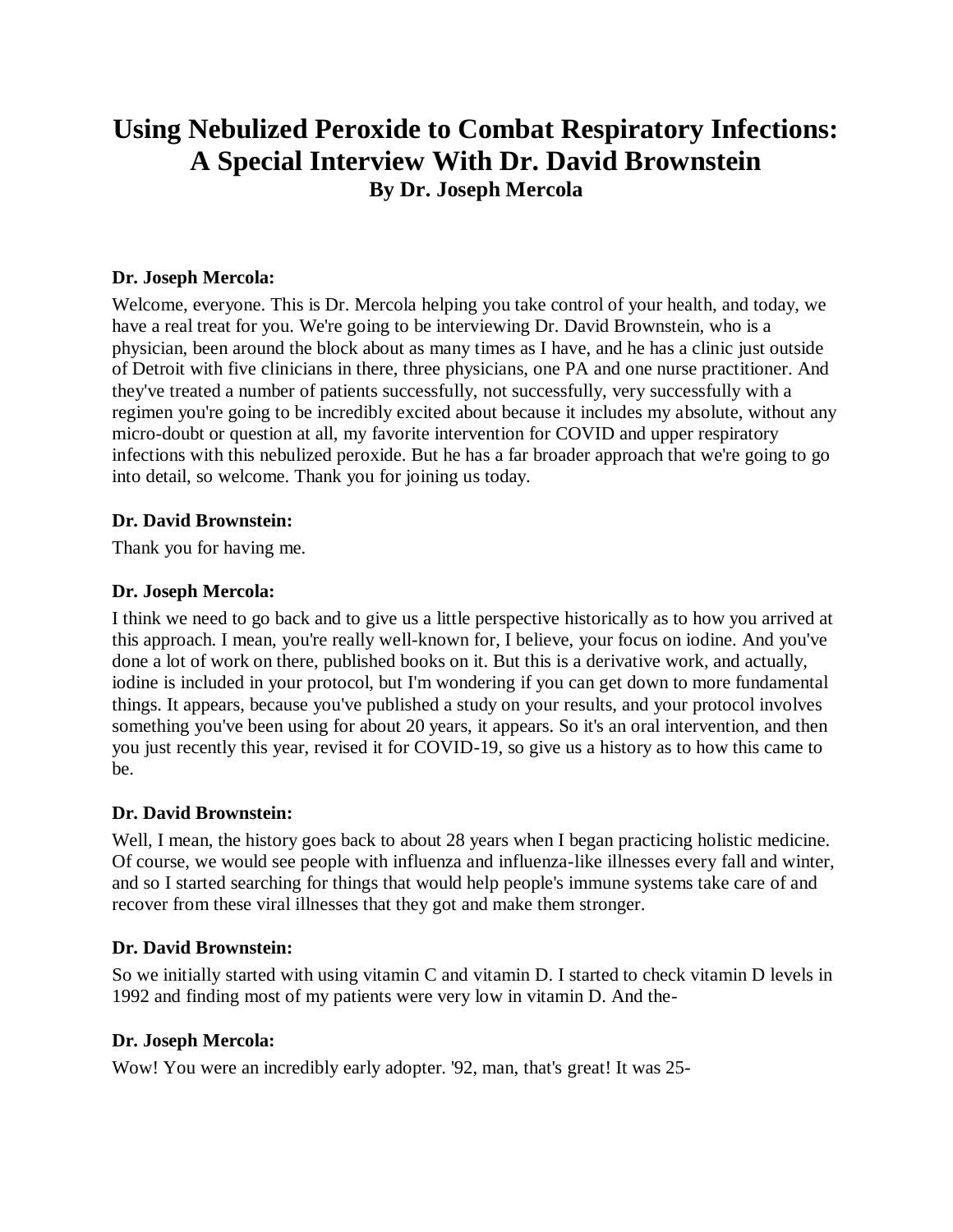### **Dr. David Brownstein:**

It was right around when you started doing it. We never ran into each other, but-

# **Dr. Joseph Mercola:**

No, I don't think I understood it that early. It was probably later '90s, not the early '90s, so congratulations. That's fantastic.

# **Dr. David Brownstein:**

So what I found was the vast majority of my patients, well over 90%, were deficient in vitamin D. And those who just had more chronic illnesses and were sicker, in general, they usually had lower levels of vitamin D. And then, the research was starting to come out with vitamin D supporting the immune system and having a whole bunch of pleiotropic effects on the body.

# **Dr. David Brownstein:**

So I began initially using vitamin C and D, and then I came across vitamin A. And I originally read the research on vitamin A in measles and how much vitamin A helped Third World countries when they had measles infections and helped these children and adults have a mild case of measles and recover uneventfully if they had enough vitamin A, so I quickly added vitamin A to the regimen. And then, a few years later, I learned about iodine.

# **Dr. David Brownstein:**

Iodine has direct virucidal effects. It has immune system effects. It helps the white blood cells produce hydrogen peroxide to fight viral and bacterial infections, and as well as its thyroid effects. But iodine got added to the regimen, and so the original treatment of our patients was vitamins A, C, D and iodine at high doses for about four days. And what we found was our patients did not develop pneumonia, did not get hospitalized, did not die from flu and other influenza-like illnesses at anywhere near the rates that they should have when you looked at the published rates of problems with these illnesses.

# **Dr. David Brownstein:**

I went to an oxidative medicine course and learned about hydrogen peroxide. And we quickly initiated the use of nebulized hydrogen peroxide, which was one of the neatest therapies that we use. And you and I spoke about that earlier, and we'll get to that.

# **Dr. Joseph Mercola:**

What year was that, that you went to this course and started-

### **Dr. David Brownstein:**

It was somewhere in the mid-1990s.

# **Dr. Joseph Mercola:**

Wow! Wow!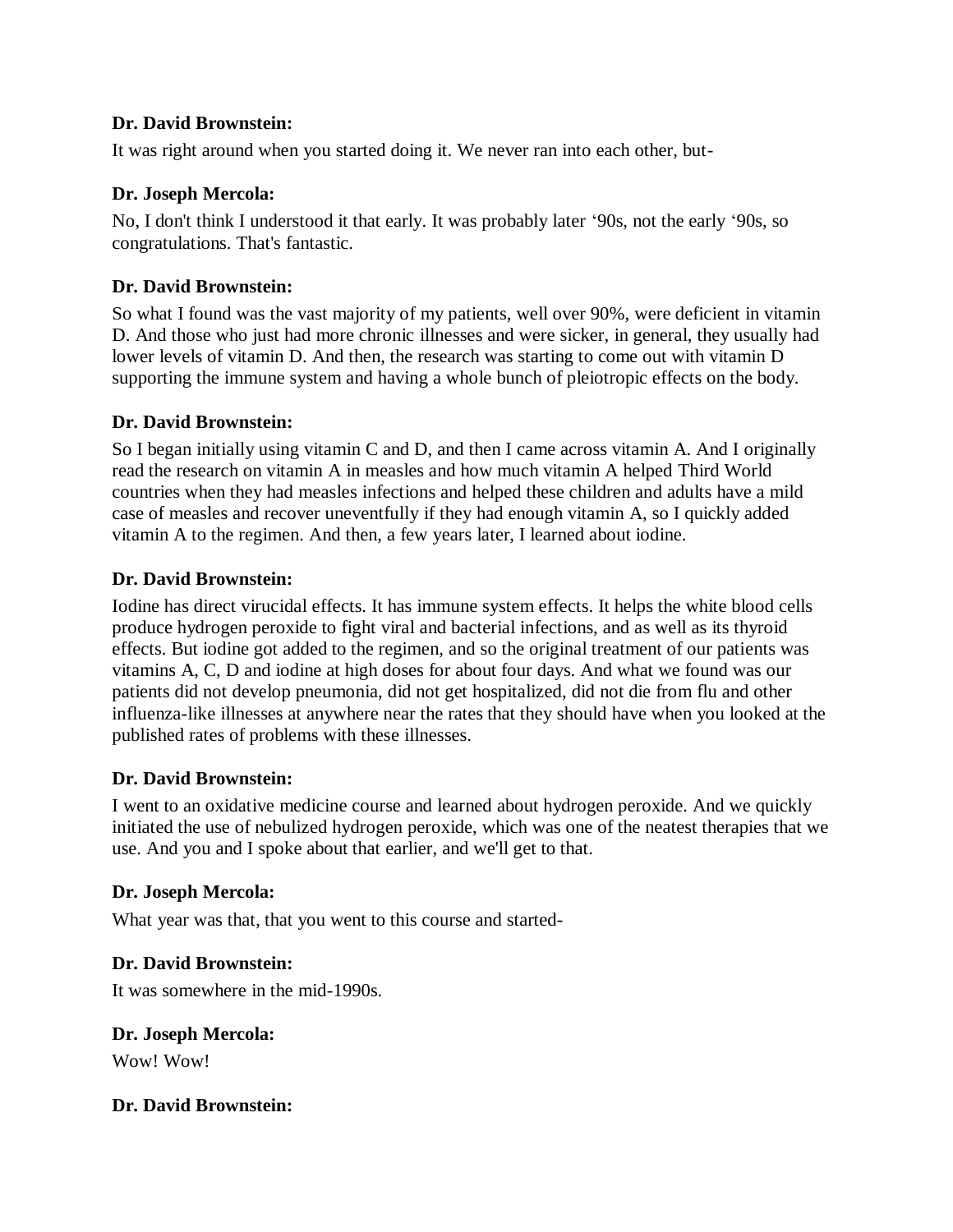That was a Dr. Charlie Farr course, I think.

### **Dr. Joseph Mercola:**

Yeah, he was the guy who started it.

# **Dr. David Brownstein:**

And I don't think we learned it at that course. I think we learned it from a participant. One of the other doctors just was talking about it.

### **Dr. Joseph Mercola:**

Dr. Shallenberger, Dr. Frank Shallenberger?

# **Dr. David Brownstein:**

No, it wasn't Dr. Shallenberger then. I can't remember who it was at that point, but we started using nebulized and IV hydrogen peroxide. And everything we added to the therapy as we went along, patients seemed to get better. So a couple of years later from that, I was at a different course and talking to Dr. Robert Roland about, "Hey, what's working in your practice?" And he said, "Why aren't you using ozone yet?" And he said, "I've been reading what you've been writing, and you're not writing about ozone."

### **Dr. David Brownstein:**

And I'm like, "You know, I've been reading about it. I just didn't really know about it." He goes, "Well, take my course." So my partner went and took his course and brought back ozone to our practice, and we started using that. That was the latest addition to it. What we found over 28 years of using this therapy is that our patients did well. I never made a claim that this cured any influenza or influenza-like illness. What it does is it supports the immune system in multiple ways, and people get over it just like they've gotten over it for eons of time.

### **Dr. David Brownstein:**

Look, if we didn't get over these viral illnesses, we wouldn't survive as a human species, so it certainly makes sense we'd want a strong immune system in place when we get exposed to these pathogenic organisms. When COVID came around, was coming around, and the first case was in Washington or California, depending on which research you look at, but the first reported case really was outside of Seattle. We were all on edge as a country, and we saw COVID take off in the Seattle area, and then it was moving west to east across the country.

### **Dr. David Brownstein:**

Just before it came to Detroit in the end of February, we were warned as a country that we're going to have millions of deaths, and this is going to be the biggest medical catastrophe in our lifetimes and could rival the flu epidemic from the early 20th century that killed millions. Everyone was on edge, and I had a meeting with my staff at the end of a workweek. I remember it. It was the last Thursday in February. And I told the staff that the first 28 years of our holistic practice was truly practice for this pandemic, this pandemic that there's no immunity to it known,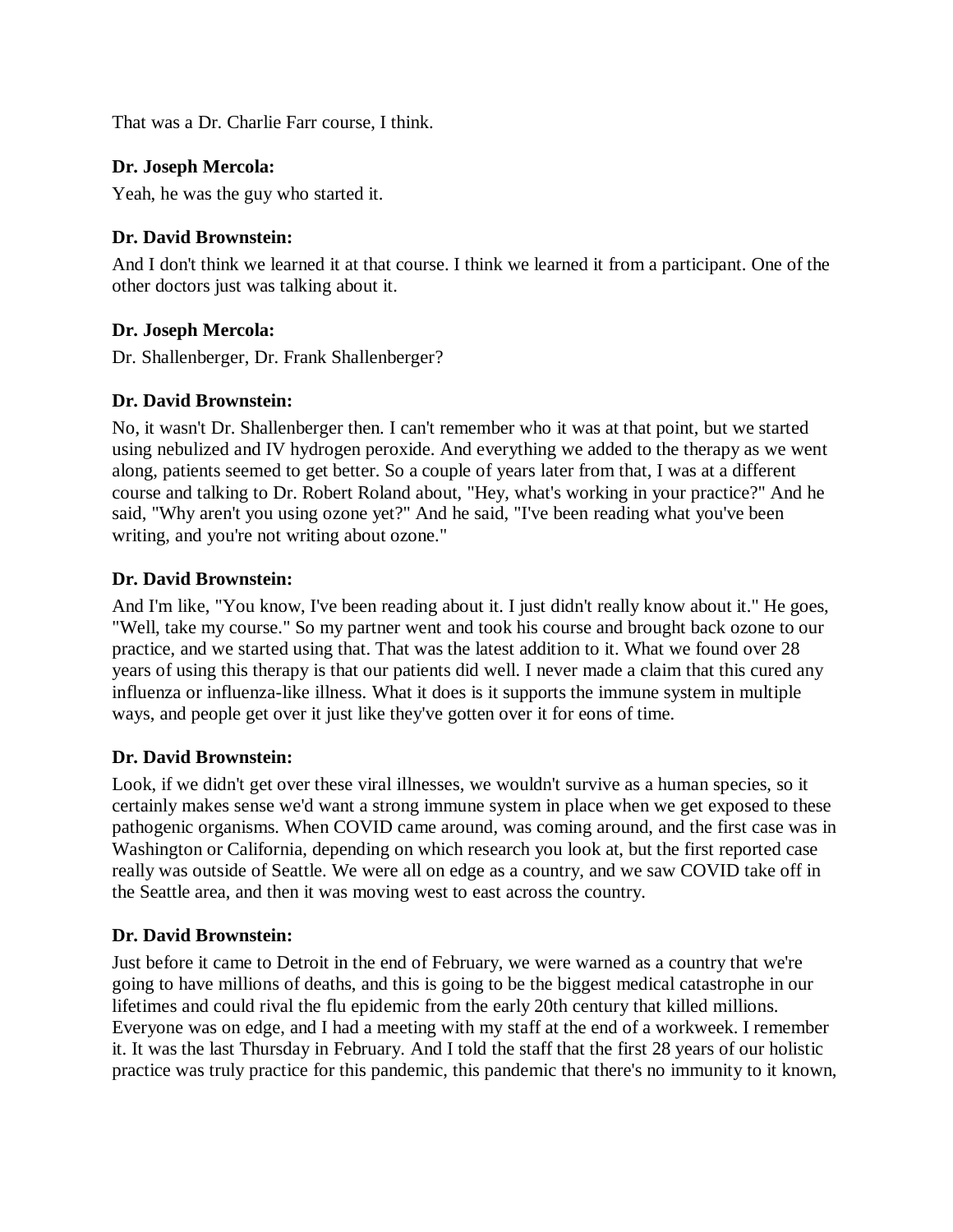that we have a virgin population who's going to be exposed to this, that there's no treatment known. And I said, "I think we've got this covered."

### **Dr. David Brownstein:**

I said, "I can't guarantee anyone anything, but we've treated coronavirus in the past years." Although, we didn't culture for it. I can't tell you exactly what strain of corona, but corona is known to be part of the influenza-like illnesses for eons of time. And our patients don't get-

# **Dr. Joseph Mercola:**

Let me stop you there. You do a good job in your paper of describing this because there's a lot of confusion. So coronavirus, as you mentioned, has been around for time immemorial as far as we can know. But the difference is that, even though SARS-CoV-2 is a coronavirus, it's a new type. Why don't you differentiate that for us?

# **Dr. David Brownstein:**

Coronavirus has been around human existence for thousands of years, so the recent corona pandemics or corona problems have been – the original SARS virus that hit China, and Toronto, and a few Asian countries, I think that was early in the 2000s.

# **Dr. Joseph Mercola:**

2003, yeah.

# **Dr. David Brownstein:**

Yeah, then we have MERS, Middle Eastern Respiratory Syndrome a few years ago that hit Saudi Arabia, and now we really have the third one, which is COVID-19 or SARS-CoV-2. So although it wasn't treated, I couldn't promise my staff that I knew this was going to work for SARS-CoV-2. I just said to them, "I don't see any reason why this wouldn't work for this illness as it has worked for the other viral/coronavirus illnesses that we've been treating."

# **Dr. David Brownstein:**

And I told the staff that nobody had to work through this. I was going to work through this. My partners were going to work through this, and we felt like we needed our office open. The patients were going to need somewhere to go because I predicted that most doctor's offices were going to close, that if this thing really took off, people are going to be scared out of their minds. The hospitals could be overflowing with patients. And I said, "We actually have a therapy I think can help." Conventional medicine didn't know what to do with it at that point.

# **Dr. David Brownstein:**

So we rolled into COVID in Detroit in March, just as it hit New York, New Jersey and Massachusetts. We were the four big hot spots in the country when it happened. At the beginning, we were, in March, going out to our parking lot to treat our patients from their car, where they put their arm out the window, and we'd do an IV of hydrogen peroxide and vitamin C in the middle of the snow.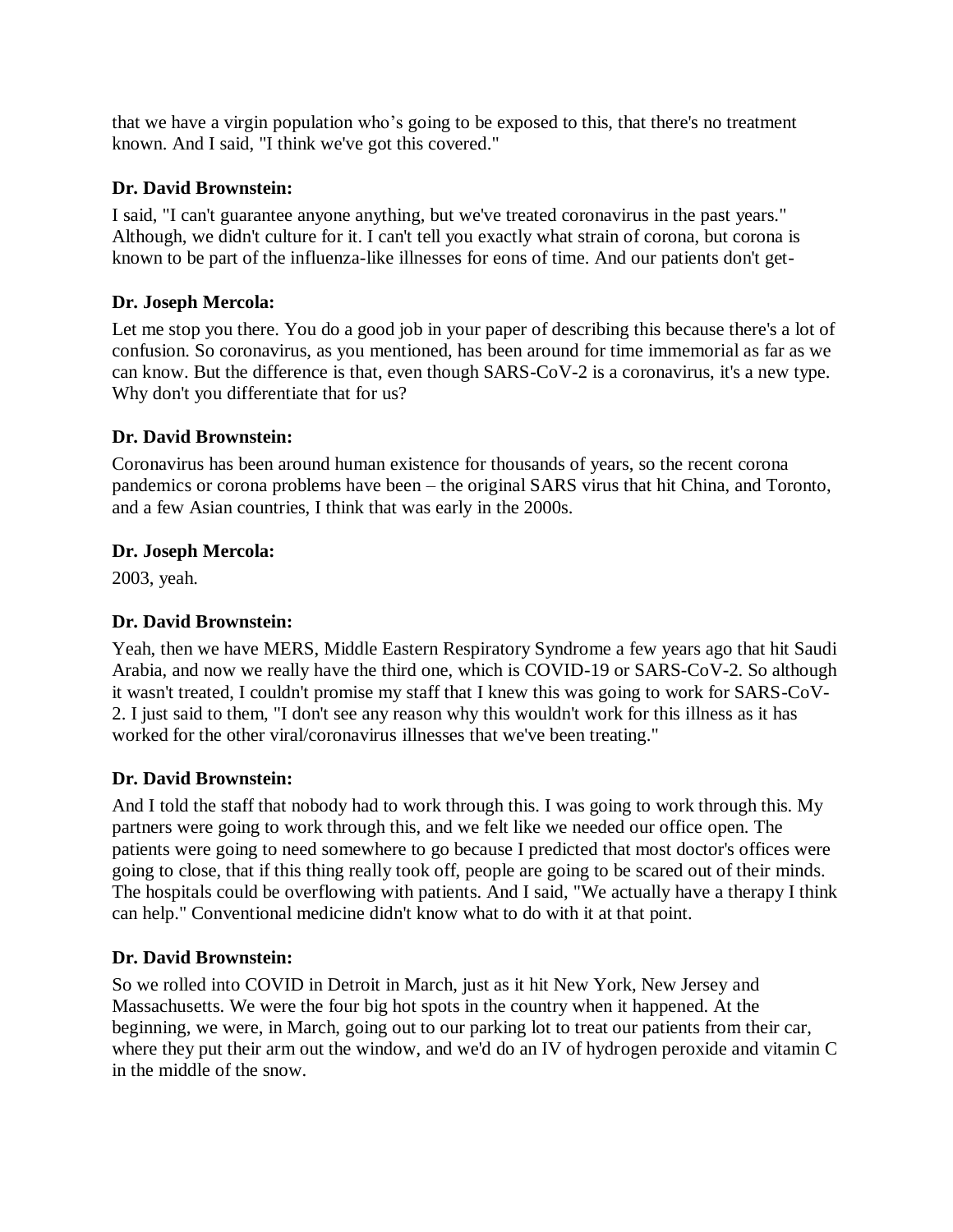Do you have pictures of that?

### **Dr. David Brownstein:**

Oh, we have pictures of it in the middle of the snow, sleet.

# **Dr. Joseph Mercola:**

Send me some. I want to put it in the article.

# **Dr. David Brownstein:**

Alright. In the middle of the snow, and sleet, and cold weather, and the wind, I vividly remember the snow coming down on my face mask as I'm shaking my head like a dog trying to put the IV in. At the end of the treatment, we would do ozone. We didn't want to do IV ozone outside because the elements weren't good, and we weren't inside our office, so we decided to do intramuscular ozone. So we used the muscle in the butt, the buttocks. People who were sick, who couldn't breathe, we'd meet them in the parking lot. At the end of the IVs, we'd open their car door and have them stick their rear end out the car door. We'd put ozone in each cheek and send them on their way.

### **Dr. David Brownstein:**

And what we heard routinely from patients was that after the therapies and after they started – we got them hooked up on a nebulizer too, nebulizing hydrogen peroxide and iodine. After they started the therapies, usually after the first nebulized treatment, their airways would open up, and they could breathe again because their big complaint was they couldn't breathe when they called us. We ended up treating 107 patients who I wrote in the study, the published, peer-reviewed study. We had one hospitalization, we had no ventilators, no deaths. And I was busy interviewing patients and letting them tell their stories, and publishing that online with titles of my interviews. There's still hope out there, number one, number two and number three.

### **Dr. David Brownstein:**

I was interviewing my patients as well as my partner's patients and letting them tell their story. And I thought everything was going well until I received a warning letter from the FTC (Federal Trade Commission) telling me that because there's no prevention, treatment or cure for COVID, any mention thereof falls in violation of FTC law, and therefore, you've got 48 hours to remove it or else. So I complied with them. We removed it. I published the paper.

### **Dr. David Brownstein:**

In their first letter to me, they said, "Because there's no human clinical studies documenting what you say works, you need to remove it." So after we published the study, my lawyer wife sent the FTC a letter saying, "Well, here's a published study. We'd like to put my study on my website without comments. We'd like to publish it without comment." And they said, "No, it's not randomized. We want a randomized controlled study."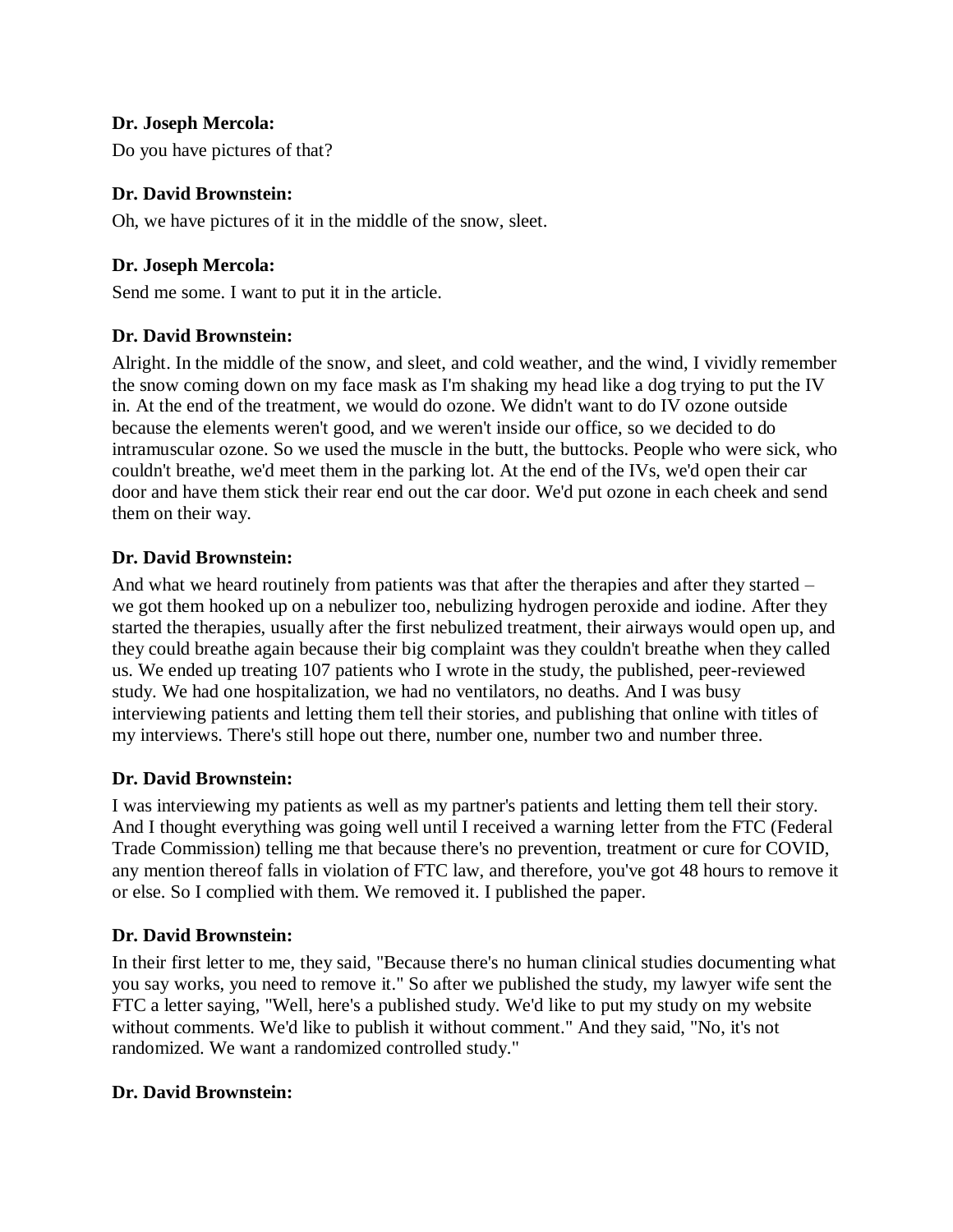So we felt like we had punched the ball in the end zone, and then they moved the goalpost back 30 yards after we did that, but that's where we stand right now with it. And we're still treating patients with it. The study was on 107 patients. We've probably treated 10 more patients since then, and with still good success with it.

### **Dr. Joseph Mercola:**

It's interesting that they had that response, but to get approval by an institutional review board to do a study, knowing what we know now, they would probably deny that protocol. And this is done in many approaches. It's when you know that the therapy is so effective they have to stop the study because too many people are dying because they aren't getting the real treatment.

# **Dr. David Brownstein:**

You know, I wrote in the article that the reason I didn't do a randomized study was it's unethical for me to withhold that treatment-

# **Dr. Joseph Mercola:**

Yeah, absolutely.

# **Dr. David Brownstein:**

-for people when I know that therapy or I'm as certain as I can be that therapy was going to work. There's no way I could sleep at night if I was randomizing people to get the therapy, and others to not get the therapy. And COVID was a new illness. We had never seen it. Nobody had ever seen it. There were no randomized studies. There's no reason to. Too many people were dying. We've already had over 100,000 deaths of this thing. It's just tragic and it's terrible, and it's really going to be a stain on medicine when the final autopsy is written on this.

# **Dr. Joseph Mercola:**

Absolutely, and it's become progressively clear that the intention of this whole process was really an existential threat to our personal freedoms and liberties. And you can see it being manifested on a daily basis where the submission to wearing the mask, social isolation and forced shutdowns, which is probably going to gear up in full force in the fall. It's just tragic what they're doing. But I had a few questions on your approach. One, I'm surprised, and I was not aware of this mechanism of action, that iodine actually increased peroxides and peroxide production in the white blood cells, which is the body's-

# **Dr. Joseph Mercola:**

That is the way our immune system works to kill infection, so maybe you can review that because independent of any medicine, natural therapy or herb, our body has this system designed to kill infecting pathogens, and it involved the lysosomes and the production of hydrogen peroxide through nitric oxide. Actually, not NOx. I forgot the enzyme. Why don't you review that for us because it's such an important critical element in getting people better?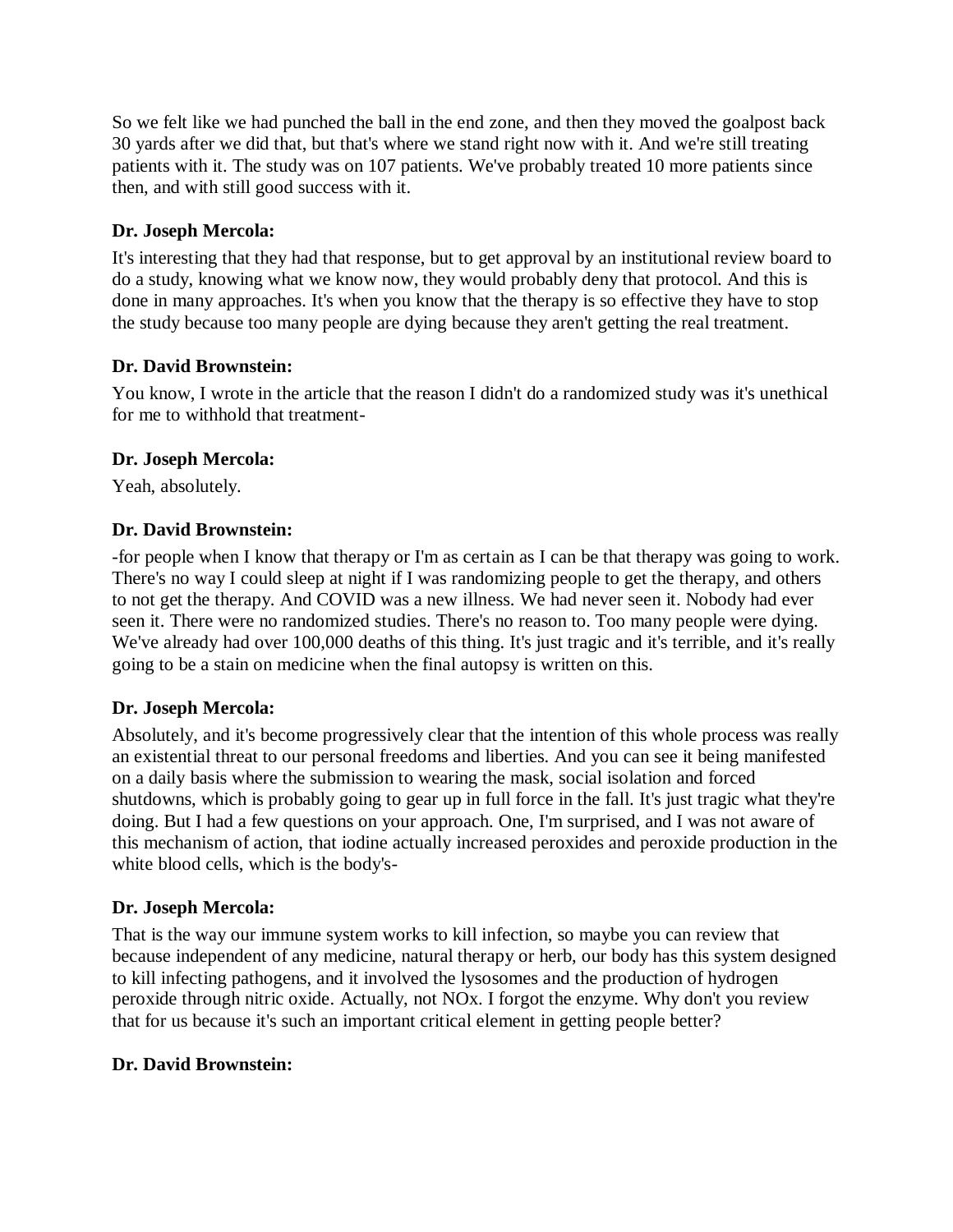Well, each of the therapies that we were doing, there's a whole bunch of basis for it. I mean, iodine has direct virucidal effects, so it kills viruses. But also, it has immune system-modulating effects. It helps the white blood cells to produce their hydrogen peroxide to fight infections and to produce other chemicals to fight infections. Every cell needs and requires iodine. It's one of the most efficient items I've seen in checking people of nutrients for 28 years. There's a lot of-

# **Dr. Joseph Mercola:**

Even more so than vitamin D, right, from your perspective?

# **Dr. David Brownstein:**

Even more so than vitamin – you know, vitamin D is fairly deficient too, out there. I don't know if I'd say more so, I'd say they're neck and neck there. But vitamin C is known to increase hydrogen peroxide production as well when used at high doses. I mean, all these things, vitamin A helps modulate the immune system and A, C and D. The effects of vitamin D, which you've been writing about for 20-plus years of stimulating and supporting the immune system, have been known for years.

# **Dr. David Brownstein:**

I mean, you brought up the point of here we are wearing masks and social isolation and waiting for the vaccine. Well, while we do all of this, 150,000 are dead, and more are dying every day. Why is none of the powers that be talking about the immune system? I mean, how do people recover from this thing? I just wrote an article that was published on Children's Health Defense that said, I don't remember the exact numbers, 5 million or 6 million Americans have the illness, and 3 million have recovered or something like that. How do you think they recovered? They recovered because their immune system overcame the illness and neutralized it.

### **Dr. David Brownstein:**

Perhaps instead of just relying on masks and social isolation, we should be talking about the immune system. How do we support it? And I'd like to throw out the question: since when did talking about supporting the immune system become illegal? And when do you have to be quiet about it? But unfortunately, in this time and age, this is where we're at right now, and it's a sad time.

### **Dr. Joseph Mercola:**

Well, there is a simple and easy answer to that question, and it is because it interferes with the motivation and the goals of the people who have directed this "plandemic." And it basically conflicts with some of the therapies they want, which would be primarily expensive antiviral therapies that don't work anywhere near as well, like Remdesivir, \$3,500 for a course of treatment. And then, of course, the immunizations that are lined up that have been accelerated through the system with Operation Warp Speed, putting them into production in under a year. Under a year, when it's almost physically impossible to do the appropriate safety studies in under five to six, seven, eight and nine years.

### **Dr. Joseph Mercola:**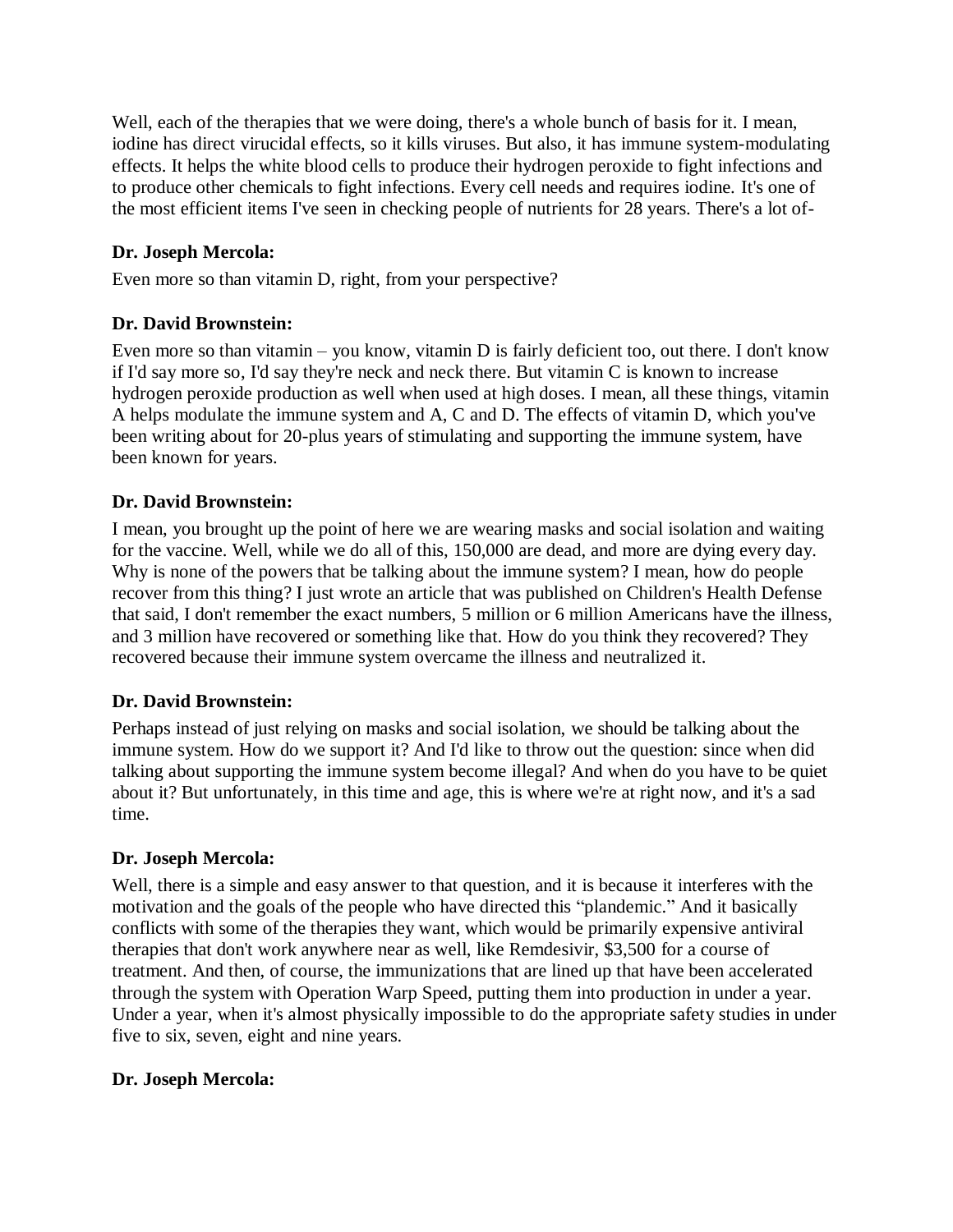This is going to be one of the most catastrophic interventions ever when they have this vaccine program. And you and I both remember because it was about, I think it might have been the time right before we entered med school, was the swine flu epidemic, which was '76. And they rushed this vaccine to the market and literally given to nearly 50 million people. And then they started waking up. Even though the CDC (Centers for Disease Control and Prevention) had documented evidence of neurological complications, there were thousands of people who became permanently injured or even killed, resulting in awarding over \$3 billion in judgments against of this given to them, these patients.

### **Dr. Joseph Mercola:**

And they had to stop it. They actually had to stop it. And these judgments were awarded because this was like 10 years before they passed the legislation for the Vaccine Compensation Injury Act. So that is going to be nothing compared to the consequences of the vaccine that's going to be released this fall, nothing. It's going to pale in comparison. It's going to take out tens of thousands of people, maybe more. And permanent injuries and complications from it are going to be devastating.

# **Dr. Joseph Mercola:**

And they're going to be lining up to get this because they've engineered this and propagandized and brainwashed people to believe this is their only choice and that immune-supporting strategies like the ones you've been proposing are completely ignored.

# **Dr. David Brownstein:**

It's a sad time. I mean, I've been writing a book on viruses, which I'm trying to finish up this week, a holistic approach to viruses. And in this book, I was actually just reviewing it before I came on the interview with you-

### **Dr. Joseph Mercola:**

Yeah, maybe we'll have to have you back on for the book.

### **Dr. Joseph Mercola:**

[crosstalk 00:20:05]

# **Dr. David Brownstein:**

Thank you.

### **Dr. Joseph Mercola:**

Yeah.

### **Dr. David Brownstein:**

And I was just writing the section where I was saying that this illness is an example of what's wrong with our country. The health of our country is in such decline, we finish last or nearly last in every single health indicator when compared to other Western countries, and this is why we've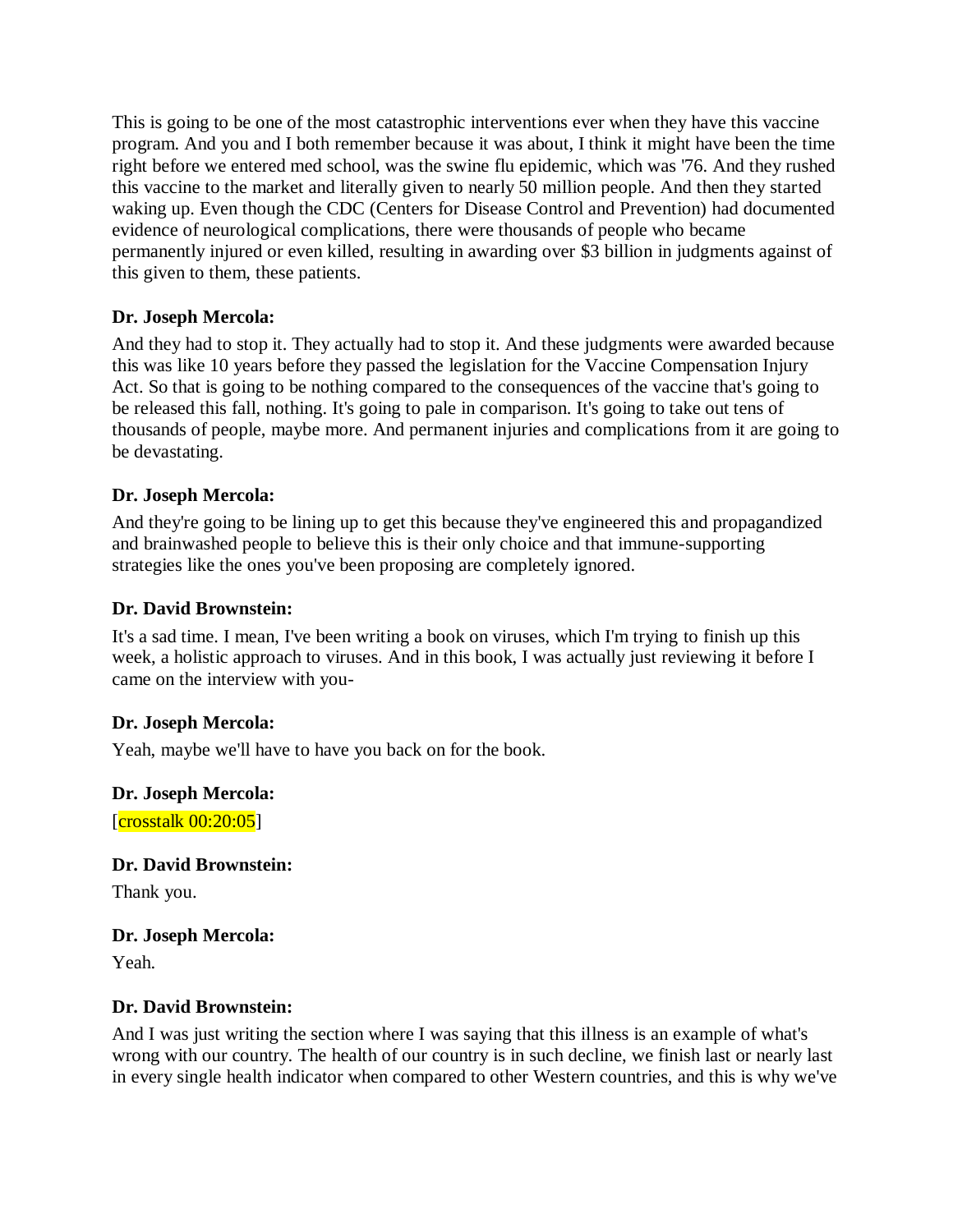got hit so hard with this. And nobody talks about our health. All they're talking about is a mask, social isolation, and wait for a vaccine.

### **Dr. David Brownstein:**

Until they talk about our health and our immune system, what about the next virus that comes around? What are they going to do about that one? And you're absolutely right about this [Operation] Warp Speed vaccine. My comments on this warp speed vaccine to the world is, I hope it's safe and effective, but I don't think I'd be first in line getting this thing, not when it's bypassing all the safety studies.

### **Dr. David Brownstein:**

Safety studies on vaccines have been poor from the beginning of time since we've had vaccines, but this is really something to watch in real-time. So I wouldn't be first in line for this thing. What I'd be first in line with is trying to figure out how am I going to support my immune system, and how's it going to be strong so when I'm confronted with these different viruses, because after this one, there's going to be the next one next year, and the one after that, the year after, you're not going to depend on another [Operation] Warp Speed project. You're going to depend on yourself to get over these things. We can do it.

# **Dr. Joseph Mercola:**

I know. We can. And that's what I want to dive into now because your study was absolutely magnificent. I can't applaud your work more gratefully and appreciatively because it really is a massive contribution to the literature. I want to help people understand the details of it, and I had some bordering questions around that, though. I'm wondering. What's in the news quite a bit now, largely because Trump promoted it, is hydroxychloroquine or Plaquenil, which has been an age-old drug used to treat primarily malaria, but also autoimmune diseases. And we've millions and millions of doses and very safe.

### **Dr. Joseph Mercola:**

I mean, they report some cardiac arrhythmias, but that's in really unusual, bizarre scenarios. It's one of the most safest drugs out there, not that I'm a big drug proponent, but I'm just wondering from your perspective just to frame hydroxychloroquine. It works only with zinc. If you give it by itself, or if you give it too late in the illness, it's not going to work because it tends to prevent viral replication. If the virus is a horse out of the barn, you've got all the viruses replicated, it's not going to work.

### **Dr. Joseph Mercola:**

But anyway, it has potential, and there's a number of countries like Sweden, whose heath rate was plummeting. And then the study came out in Lancet, which was using falsified data by Surgisphere, I mean, one of the worst studies ever published. What a travesty. And they had to retract it. But that cost Sweden to stop using it, and then their death rate went up. And then when they retracted the study, they used it again, and the death rate went down, so clearly it works. So with that in context, I'm wondering if you encountered any patients of that 107 that were in your initial study who had been exposed or given hydroxychloroquine.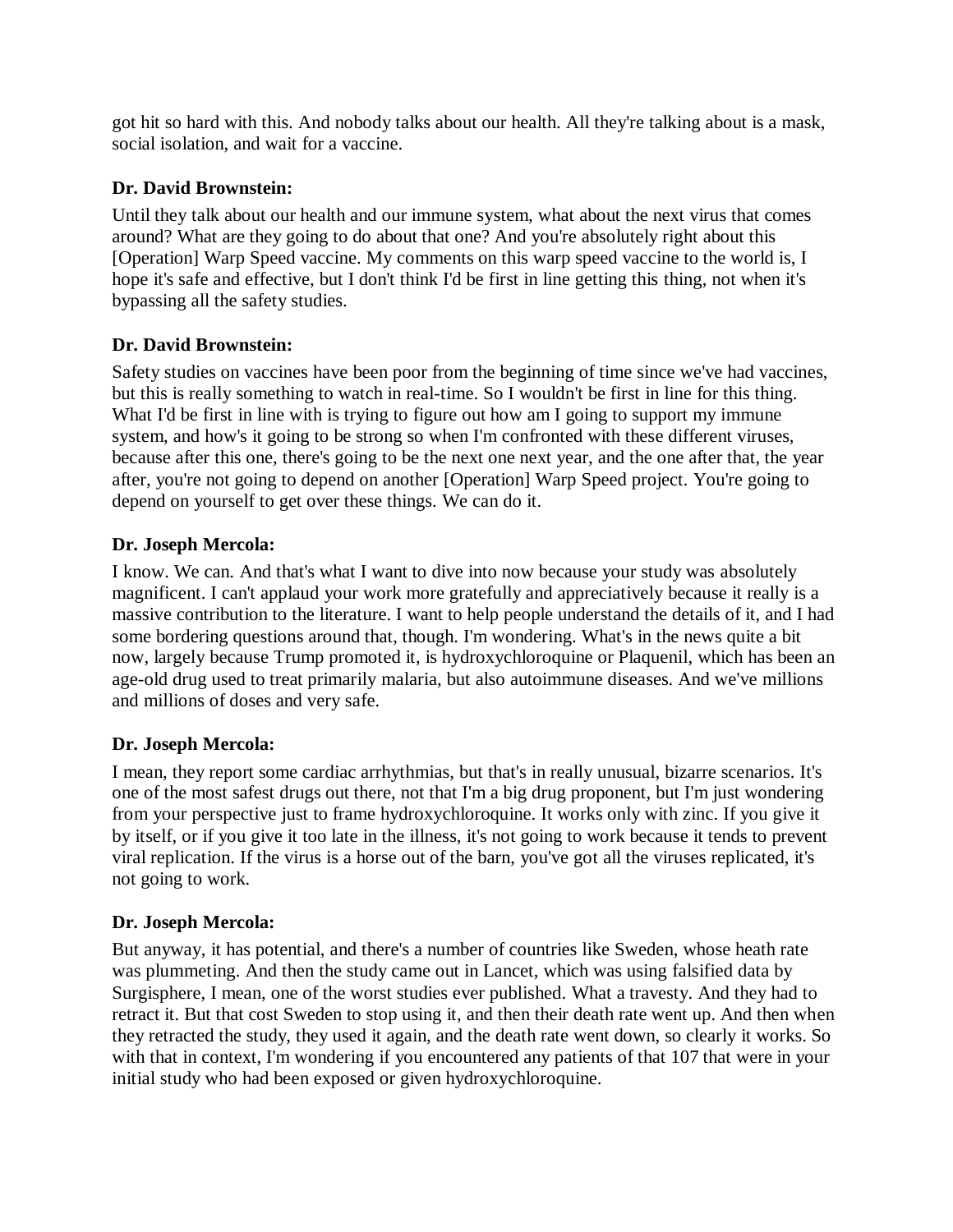### **Dr. David Brownstein:**

So hydroxychloroquine wasn't part of my 28-year therapy, so we didn't use it.

### **Dr. Joseph Mercola:**

Oh, so these were only your patients. These weren't patients who had heard of your work, came down with COVID, and said, "Oh, I know Dr. Brownstein has got something that he could use," and they were doing something else already. So these were only your patients.

### **Dr. David Brownstein:**

These were only my patients. We had a few, maybe eight to 10 who were referred by other doctors because they weren't getting better, and they were hospitalized. And they may have been given hydroxychloroquine, but they were not doing well when we saw them. I don't know if they were or they weren't. But my feeling with hydroxychloroquine is that number one, physicians should have the ability to prescribe it if they see fit, without a doubt.

### **Dr. David Brownstein:**

Number two, I've used hydroxychloroquine for autoimmune disorders for 25 years. It is incredibly safe. When it's used appropriately, I don't concern myself with arrhythmias because you use low doses of it. The arrhythmias are the high doses of it that are the problem, so I think it should be out there. I can't speak to it professionally because I didn't use it.

### **Dr. Joseph Mercola:**

Okay. I'm just curious. I'm just curious because it is one of the competing therapies out there. My view on it from, not personal experience, because obviously I'm not treating patients, but I think it's clearly effective. I mean, there's no doubt in my mind it's effective, but I think it pales in comparison to the protocol you've put together. It doesn't mean it's either-or. You can use them together. It could be added to yours.

### **Dr. Joseph Mercola:**

Although, I think, personally, quercetin is a better strategy than hydroxychloroquine, the way it's less expensive, and less potentially toxic, and more effective. I think it clearly works more effectively, but I don't have any trials to show that. Just the mechanism of action supports that that would be the case.

### **Dr. David Brownstein:**

You know, I saw-

### **Dr. Joseph Mercola:**

You didn't have studies when you did your trial for SARS COV-2.

### **Dr. David Brownstein:**

No. I saw an interview with Dr. Zelenko. Maybe it was on Del Bigtree. And here's a family doctor in New York who says he's used it in hundreds of patients and hit success with it. So what I felt like when I was watching this interview was I felt like I was watching me a little bit. He's a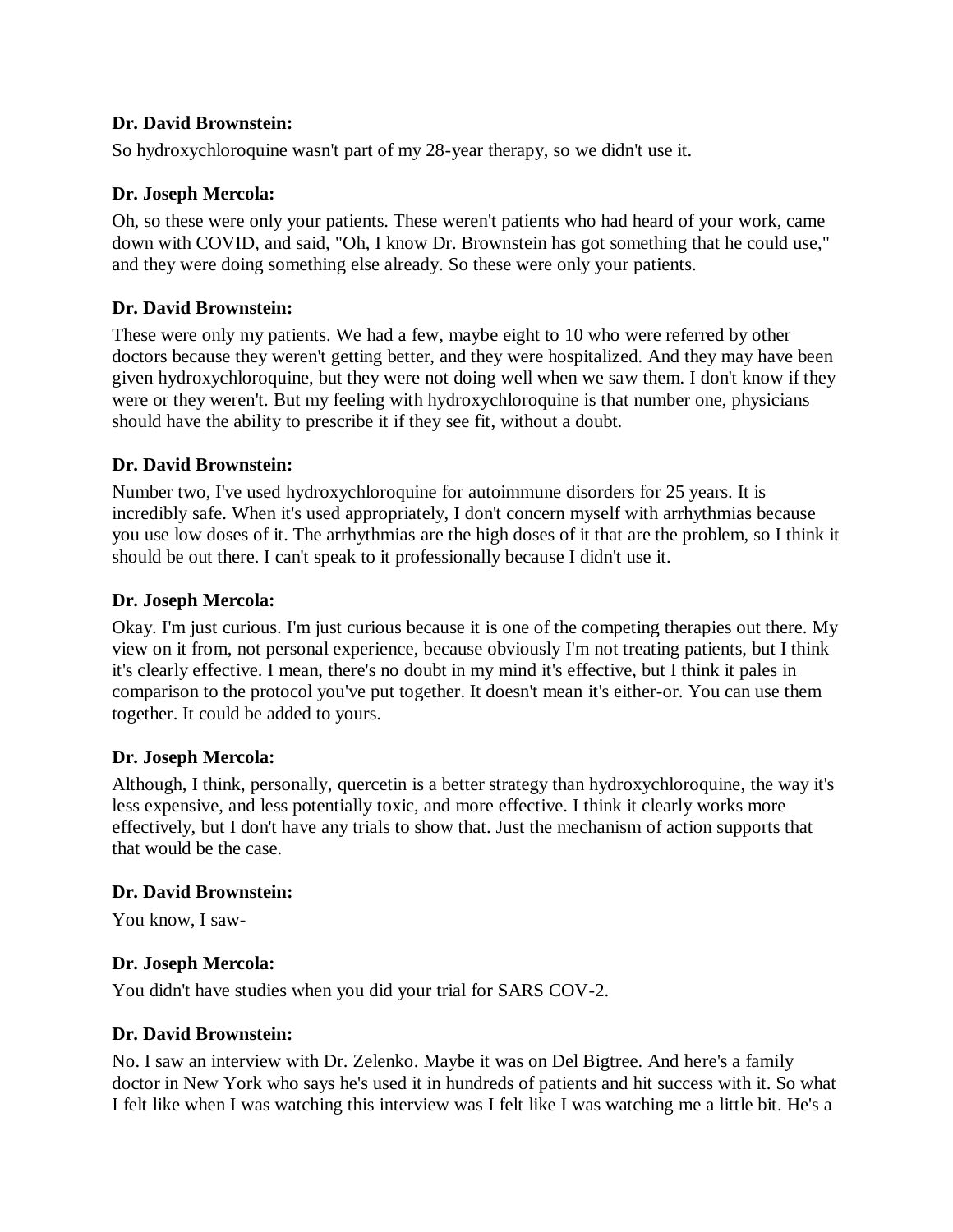family doctor. He's on the front lines. He's using this drug, reporting his findings, and he's getting censored for it. And he's getting pushback on it, and he's just reporting what he's finding.

# **Dr. David Brownstein:**

So look, when I saw Dr. Zelenko, I thought, "Look, either he's lying about it. And why would he lie about it? Or he's telling what he's seeing professionally. And what he's seeing was – and so what do I think? I think it should be out there. I think doctors should use it if they see fit. Why don't we study it and do better studies than using too high of doses and using it too late, and when they're ventilated and hospitalized? Do it early, which is what we should be doing to keep them out of the hospital in the first place.

# **Dr. Joseph Mercola:**

Well, what's happened to hydroxychloroquine is a really good reflection of the push towards the agenda, their primary agenda, which is any threat, any threat to what they want to do is essentially exterminate. They even spun off fake studies in prestigious journals and got people to sign off on it to discredit hydroxychloroquine, which is a drug. So they're discrediting FDAapproved drugs, imagine what they're going to do to non-drug therapies that are even more effective. Of course, they're slammed, but they're going to censor it. They're going to keep it out of the public's mind, and it's a very, very powerful and effective drug.

# **Dr. Joseph Mercola:**

They know what they're doing. These people are not stupid. But anyway, we could go on for hours on this soapbox, but I want to get back into the details of what you're using now. I'm just so impressed that you've been using it for 25 years. It's just crazy good. I'm somewhat disappointed in myself that I missed this. I mean, the closest I got was hydrogen peroxide as a wash for the external ears, and it seems to work well there. I'm not sure of the mechanism, probably somewhat similar, but gets into the system and generates the reactive oxygen species somewhat similar to ozone, but it works far better if you nebulize it.

# **Dr. Joseph Mercola:**

So you're using a surprisingly low concentration, and I want to get into the details in order to get people to understand how they can do this thing at home. You don't have to be a rocket scientist. You don't need a prescription. There's virtually – there are, essentially, no downsides. There are no side effects. First of all, let's get into the basics. So you need a nebulizer. I want you to talk about the nebulizer, and I want to talk about the concentration and how it's done because, typically, you're using 0.04%.

# **Dr. Joseph Mercola:**

Now, the typical peroxide that you buy in the grocery store is 3% and neither of us recommend that 3% that you can get for a dollar at the local drugstore. We recommend you get food-grade because it has less stabilizers in it, which could be harmful. Although at the concentration you're using, I am wondering, I'd like you to comment on this too, that even though you're nebulizing these potentially toxic stabilizers that are in commercial-grade peroxide, there is such a low concentration I'm wondering how big of an issue is it because you're taking that 3% and diluting it by 100-fold or more.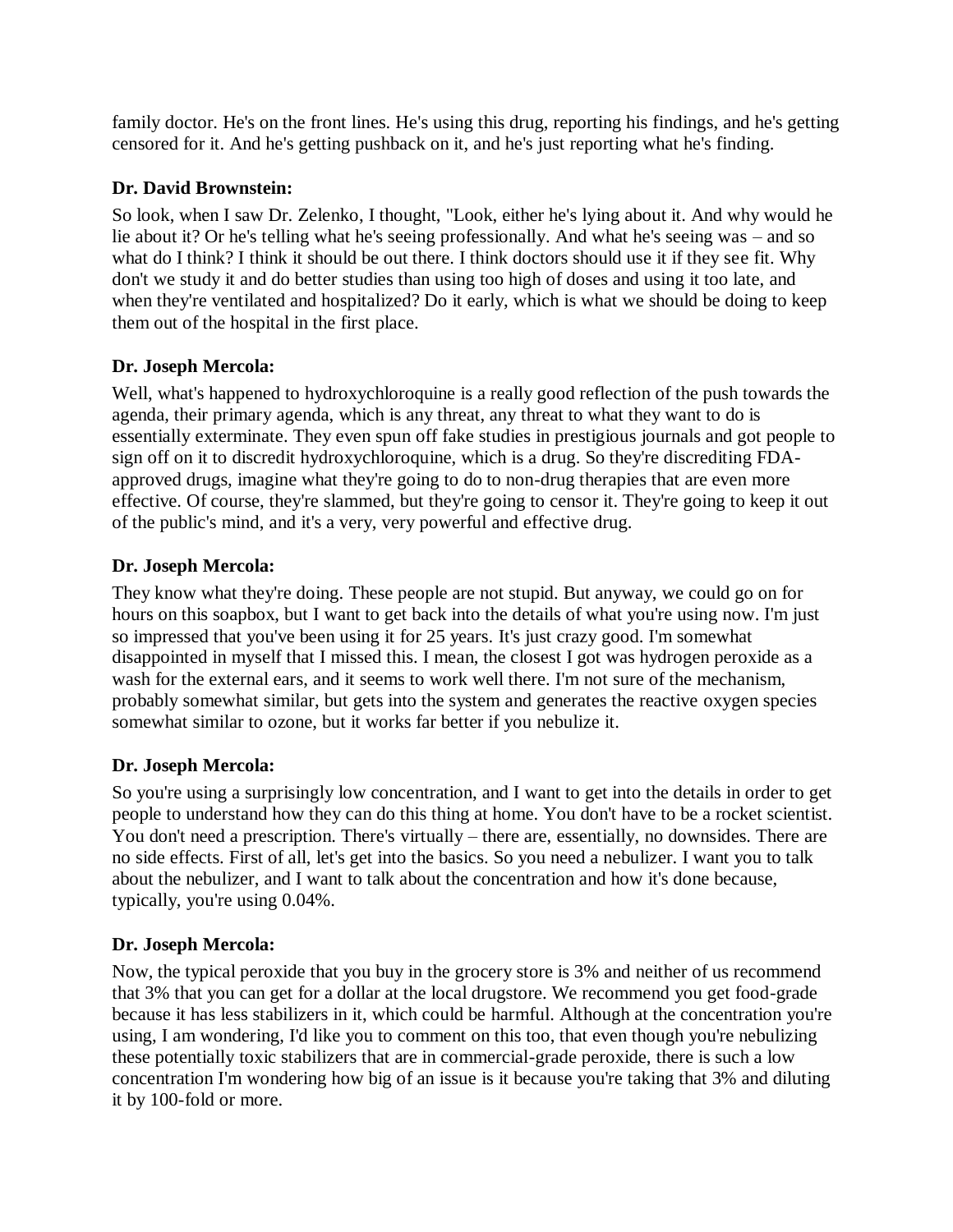And then when you dilute it, because I want you to go through the dilution process because you're diluting it with normal saline, not distilled water, not purified water, not tap water, normal saline so that you don't have an osmotic differential and cause damage to the cells in the lungs when you're nebulizing this if it was a distilled water preparation.

### **Dr. David Brownstein:**

I have our staff take food-grade hydrogen peroxide. We dilute it down to 3% from, usually, we get it at 35%, I think, and dilute it 10:1 down to 3% with sterile water. We do this sterilely. And then we take 3 CCs of that 3%, and we put it in a 250CC bag of normal saline, and that's what we have people nebulize out of that bag. So it brings it down to a .04% hydrogen peroxide concentration.

### **Dr. David Brownstein:**

[crosstalk 00:29:38]

### **Dr. Joseph Mercola:**

How'd you come up with that concentration, by the way? I'm just curious.

### **Dr. David Brownstein:**

Well, it's funny. When I started doing IV therapies, and especially the oxidative therapies with hydrogen peroxide and high-dose vitamin C therapies, I just was a little uneasy about some of the side effects. Particularly the IV hydrogen peroxide where they would say you would get phlebitis of the veins and the veins would get inflamed and then go away because it irritates the veins.

### **Dr. David Brownstein:**

So I took whatever concentrations I learned in my courses and started diluting it down further, and I would start at 50% dilution and then move from there. And then we would try lower, and we'd see what seemed to work the best or not, and that's how we came up with this because we took the concentration, brought it down, and this was the lowest amount that seemed to work as well as the higher amounts. And we do the same thing with the IV-

### **Dr. Joseph Mercola:**

You went to even lower concentrations, and lower concentrations didn't seem to help.

### **Dr. David Brownstein:**

Lower didn't seem to help as much as this. This is the lowest we could go to. So when we got it down to this 0.04%, it worked, and there were no side effects. We never heard a complaint. Only complaint we ever heard is maybe it didn't help somebody, but there were no adverse effects that we heard.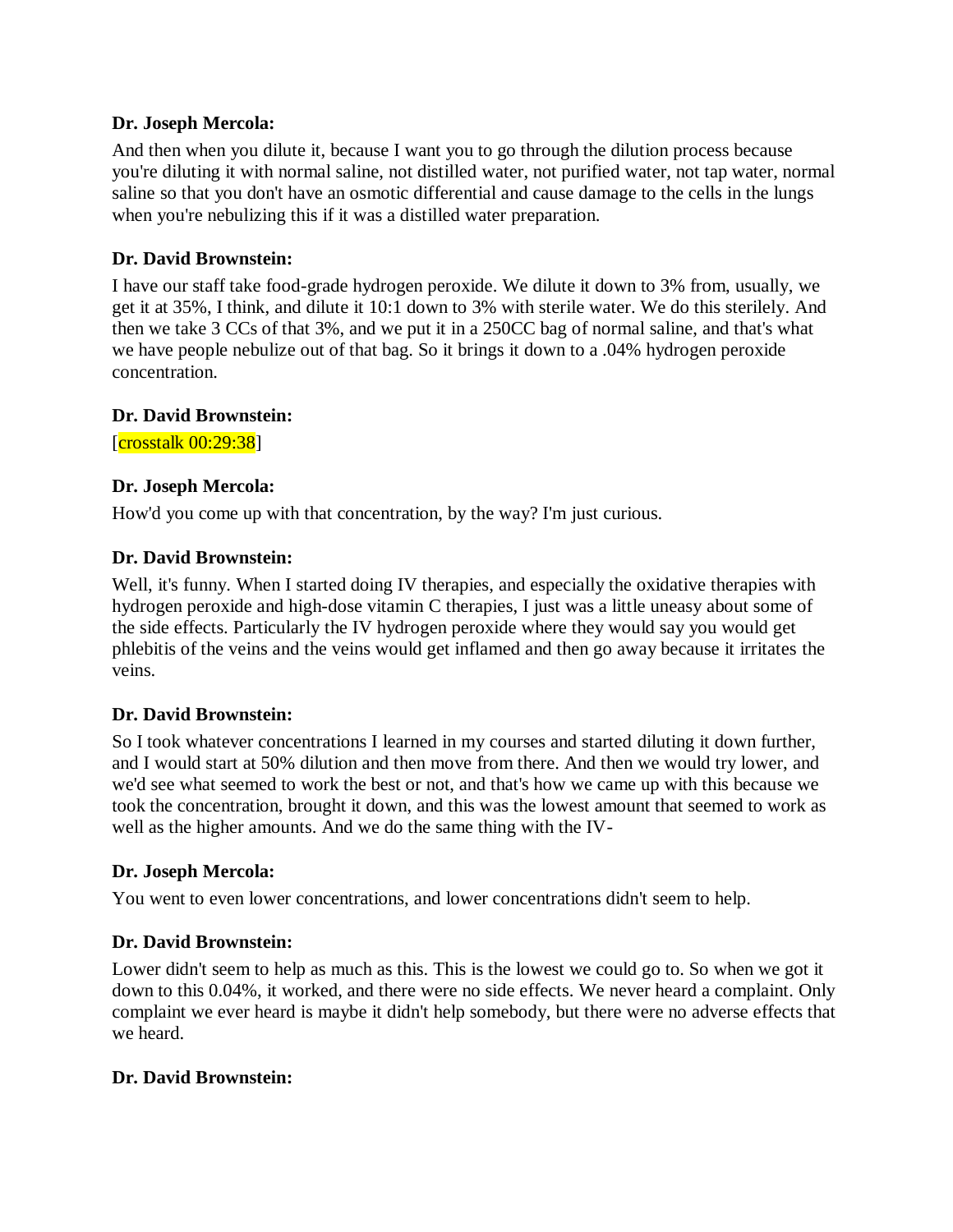And along with the nebulizing 3 CCs to this 0.04% hydrogen peroxide, we have them put a drop of 5% Lugol's solution in the nebulizer well. So they would nebulize this combination of peroxide and iodine, and it was really remarkable. There were patients who – the one patient who was hospitalized was an interesting patient. He's a 67-year-old man, a worker. He's a real muscular, strong guy who got COVID, didn't call me at the beginning, was taking the oral supplements that I was writing about before I had to pull all my blogs, and didn't get better. And after about seven or eight days, couldn't breathe, went into the hospital, they diagnosed him with bilateral pneumonia. And they treated him for a couple of days and gave him oxygen, and he's a little bit better.

# **Dr. David Brownstein:**

And that was in the middle of the crisis when there were no beds, and they just sent him home. And they sent him home on oxygen and told him, "Only come back if you can't breathe." So he goes home, and he calls me up on the phone, and he's crying. And this is a big strong guy, just weeping and saying, "I'm going to die. They sent me home to die." And I said to him, "You're not going to die. Do you have a nebulizer?" And he said, "No." And I'm like, "We need to start nebulizing right away. Why don't you come in? I'll meet you in the parking lot, we'll do our IV treatments, and give you a nebulizer."

# **Dr. David Brownstein:**

And he said, "Doc, I can't get in the car. I'm going to die." So I said, "Send your wife over. We'll put a nebulizer in the car and tell you how to do it." And so we mixed up the solution for him, and she brings the nebulizer home. I called him up at the end of the day. That was in the morning. I called him up at the end of the day. He had done three nebulizer treatments because the wife drove an hour each way to come get that device. And he said after the second nebulizer treatment his lungs started to open up. He felt about 70% better and didn't feel like he was going to die at that point. He was still coughing and short of breath, but not like he was.

# **Dr. David Brownstein:**

After the third treatment, he said he was even better. He was crying again on the phone saying, "I don't know what to say to you. I'm not going to die anymore. I don't know how to thank you." And I'm, "Well, you don't have to thank me, just keep nebulizing. And he never got the IV therapy, so this nebulizer thing really does work.

### **Dr. David Brownstein:**

The one thing I'd like your readers or your listeners to know, the handheld nebulizers don't work as well. I had a handful of patients who were using a handheld nebulizer and trying it with the same solution. They were calling me back saying, "It's not working." And so when we got them the desktop model, a little stronger model, it worked. So I encourage people not to use a handheld nebulizer. Use a desktop model. It's a little bit stronger.

### **Dr. Joseph Mercola:**

That was a question I had is to differentiate between those two, and that's been your experience, which I'm not surprised because that's been my experience too. But what really, really impresses the heck out of me is the story you just shared about that patient who thought he was going to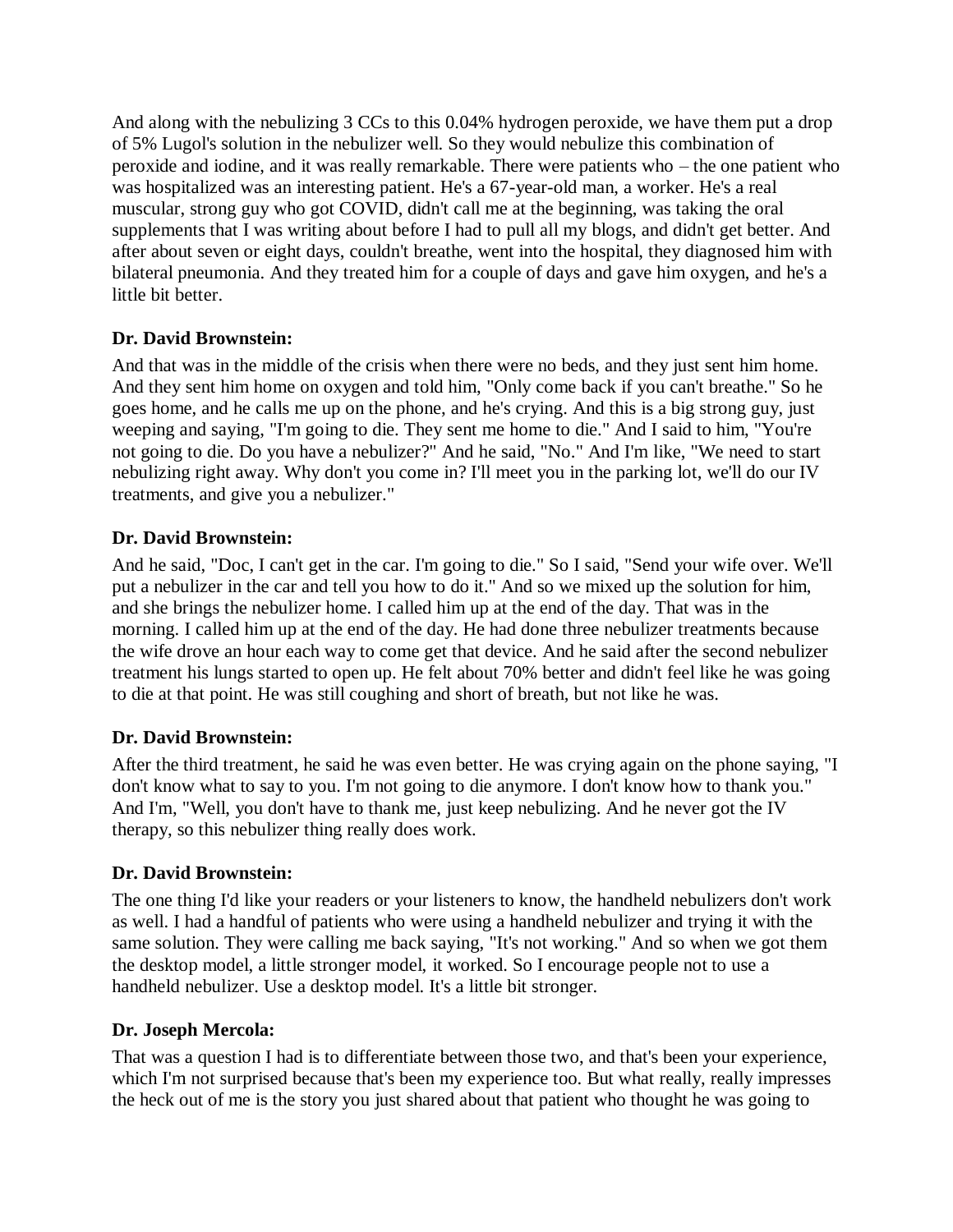die. Why? Because it absolutely echoes my experience. I've only taken care of two people indirectly. The person who manages the outside of my property, takes care of the chickens and all the landscaping, his nephew initially came down with this. He became very, very sick, and had the exact same experience, thought he was going to die, could not go in the car.

### **Dr. Joseph Mercola:**

So he asked, "What could I do?" I told him to use the nebulizer with  $-I$  used a little bit higher concentration, 0.1%. It's pretty similar to 0.04%, twice as strong, but essentially, really, really low, and he had the exact same experience. This is like a 45-year-old guy, metabolically inflexible and insulin-resistant, I'm sure. But his first treatment, he got a little better, second, but the third, he was a new man. He could breathe, and he knew he was not going to die. It changed his life, literally after the third treatment.

# **Dr. Joseph Mercola:**

And then interestingly, his mother came down with it the following week and had the exact same experience, three treatments, done. That was it.

# **Dr. David Brownstein:**

I'm smiling because that's the story that has been echoed in our practice. Look, all the therapies work, but the nebulizing of the peroxide and the iodine, well we used iodine too in there, so I can't say-

### **Dr. David Brownstein:**

 $[{\rm crosstalk~00:35:26}]$ 

### **Dr. Joseph Mercola:**

Yeah, yeah, yeah. I didn't know about it until we spoke recently, but if I had, I would have used the iodine, but I just didn't know about it.

### **Dr. David Brownstein:**

But the nebulizing itself, we heard that same story. I mean, people were thinking they were going to die because they can't breathe. It causes anxiety. It's terrible. I have asthma. I know what it's like when you can't breathe. It's a horrible feeling. And I can't tell you how many of those 107, now 116 patients, called on the phone distressed and saying, "I can't breathe. I feel like I'm going to die." And once they started the therapy that just went away.

### **Dr. David Brownstein:**

It's ironic that you get a warning letter from the FTC telling you to cease and desist. What I should have perhaps told the patients on the phone who said, "I can't breathe," is that, "Because there are no human clinical trials showing prevention, treatment or cure for COVID, nothing I can do for you. I can't recommend anything, aspirin, Tylenol. You shouldn't take those anyways because that makes it worse, but I can't recommend a bath. I can't recommend anything. Figure it out on your own, and when you get bad enough, you go to the emergency room." But that is not how I was trained as a physician. That's not what we should be doing as physicians.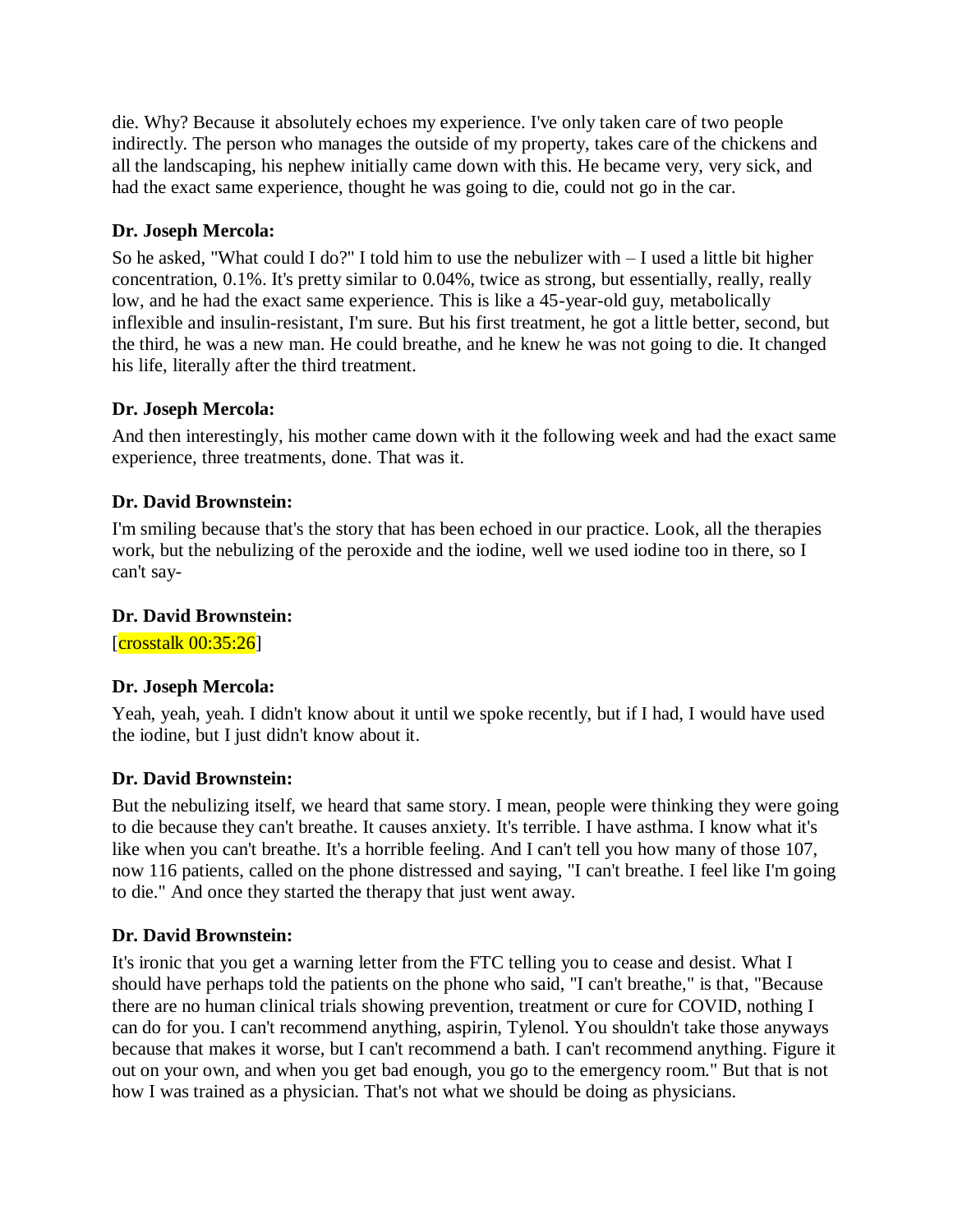No, absolutely not. No, you did the right thing. And down the road in the future, when people look back at this, they will recognize and understand that there were a handful of physicians who really understood the truth at a profoundly foundational level and were recommending therapies that were safe, effective, nontoxic and, in many cases, virtually free. I mean, the cost of that solution that you're recommending is literally pennies or less than a penny a treatment. I mean, it's almost free.

## **Dr. David Brownstein:**

So you mentioned how cheap and easy peroxide is. My cousin, who I spoke to you before about, he was three hours away in Ohio, and I get a call one Thursday night that he can't breathe and he's been sick for a couple of days with COVID. And he can't walk to the bathroom without being short of breath. If he walks down the stairs, he's having to sit on the last step for a while. And walking up the stairs, he can go halfway and stop.

### **Dr. David Brownstein:**

He's a couple of years younger than me, and he's in good shape. He's scared, and he can't breathe. So he's three and a half hours away. First, I was going to meet his wife halfway with the solution and a nebulizer. I said, "See if you can get a nebulizer." So they procured a nebulizer from a neighbor, and because we were three and a half hours away, I gave him a formula to make it at home. And it's not my preferred way of doing this at all, but what I had him do was get a quarter cup of pure water, distilled water or filtered water, put a quarter teaspoon of Celtic salt in there, and let the salt dissolve, and they made their own saltwater.

### **Dr. David Brownstein:**

And so from that, we took 3 CCs, and we added a drop of 3% food-grade peroxide to it, and that's what he nebulized. I was calling him about every hour to see how he was doing. After the second hour, because I told him to nebulize every hour, after the second hour, he said his lungs were opening up. He was better. He was about 50%, 60% better. And then every time he did it, he got better. And two or three days later, he was over this. He was taking the oral stuff along with it, so I don't quite know what worked, but it cost pennies for him to do that, and it's a truly remarkable therapy.

### **Dr. Joseph Mercola:**

Yeah, virtually no side effects. The experiences you shared and the experiences I've had with it also suggests that it works literally within hours. Hours! Hours! So what seems to conflict with that in your paper is that there was the time duration on treatment before symptoms first improved, and I think that level was like two days or so. So I'm wondering how that data got  $-I$ mean, it's not lining up with what our experience is.

### **Dr. David Brownstein:**

Oh, remember, this was 107 patients, and we had a few patients whose symptoms lingered much longer. And it just skewed the data a little bit, but there were a lot of patients who told me that same story that after a couple of nebulizer treatments they were better. The hospitalized patient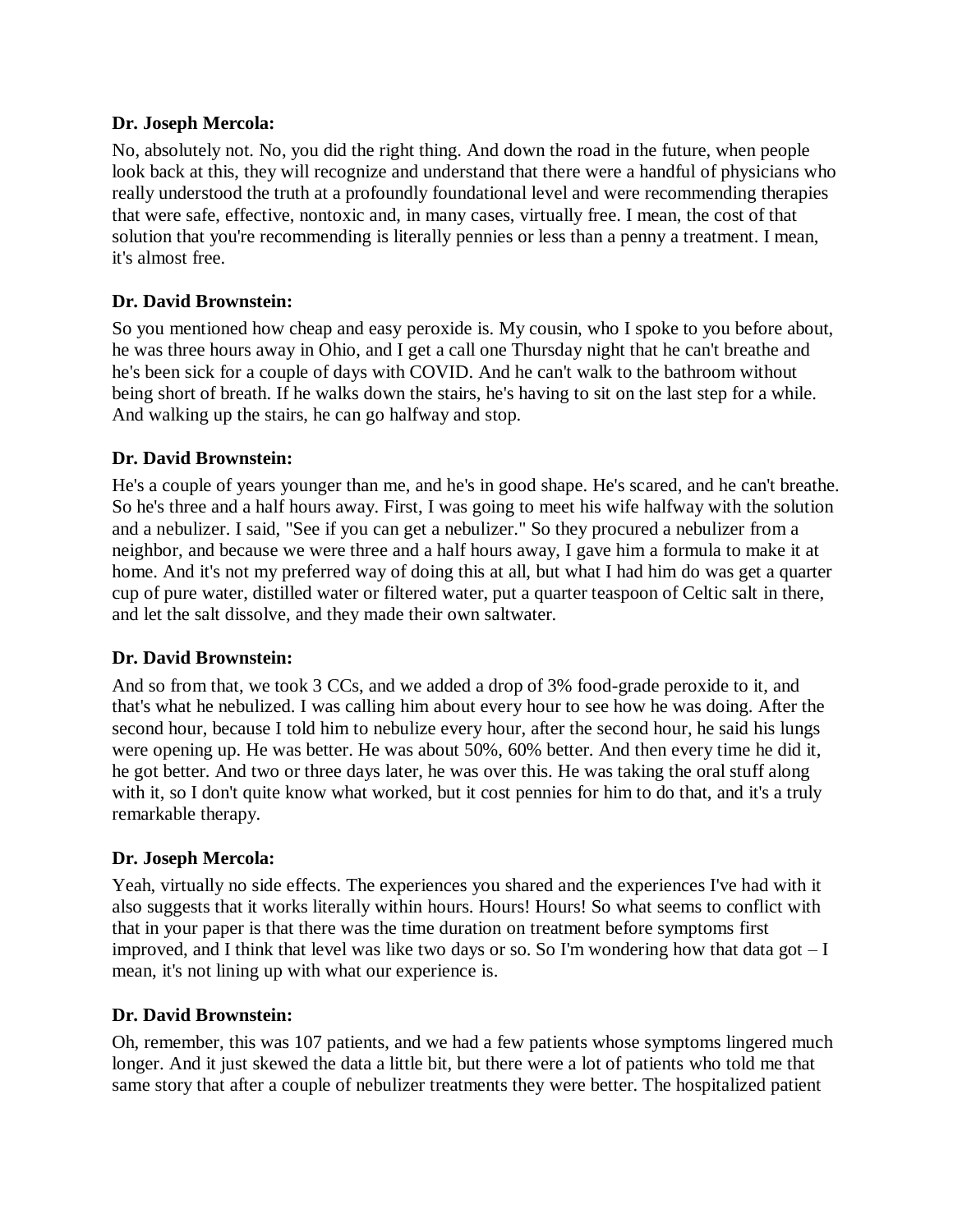who I told you about earlier, the big burly guy, he was sick for seven, eight days before he started our therapy, so that was included in the timeframe from when symptoms started.

### **Dr. Joseph Mercola:**

Oh, okay.

# **Dr. David Brownstein:**

So everything got skewed a little bit, but I can tell you anecdotally, well, not anecdotally, what my patients told me was – multiple patients told me they felt better within a few hours of doing their nebulizer treatment. And the other thing was, we didn't hear from patients at first when they had symptoms, so I included the days of being sick from when the first symptoms started.

### **Dr. Joseph Mercola:**

Oh, that's not fair. What would be a much better indicator for the study would be how long did it take for them to improve after their first nebulization therapy.

# **Dr. David Brownstein:**

Yeah, I didn't track that, and you're right, that would be certainly a good thing to track. I just didn't track those numbers.

# **Dr. Joseph Mercola:**

I know, and I'm not faulting you for it. I'm just thinking it gives people a better understanding of what they can expect when they implement the program. So my guess and experience is that you're going to have improvement that day, most likely within a few hours, by typically the second or third treatment. And that's been your experience.

# **Dr. David Brownstein:**

Yes, that has definitely been my experience. And that has been my experience over decades of doing this therapy with – people that would get really short of breath, that wasn't a huge complaint with other flu-like illnesses, but they'd feel better. Their flu-like symptoms feel better. Everything feels better within a couple of hours of starting nebulizing.

### **Dr. Joseph Mercola:**

Alright, so you clearly have demonstrated that you're a pioneer in this area. I personally don't know of any other practice that's doing this, so I'm curious as to what the response is in your local medical community up there. Are you ostracized? Are you viewed as a flake? Are other physicians recognizing your brilliance and actually referring themselves or others to you?

### **Dr. David Brownstein:**

Brilliant, I'm not so sure about.

### **Dr. Joseph Mercola:**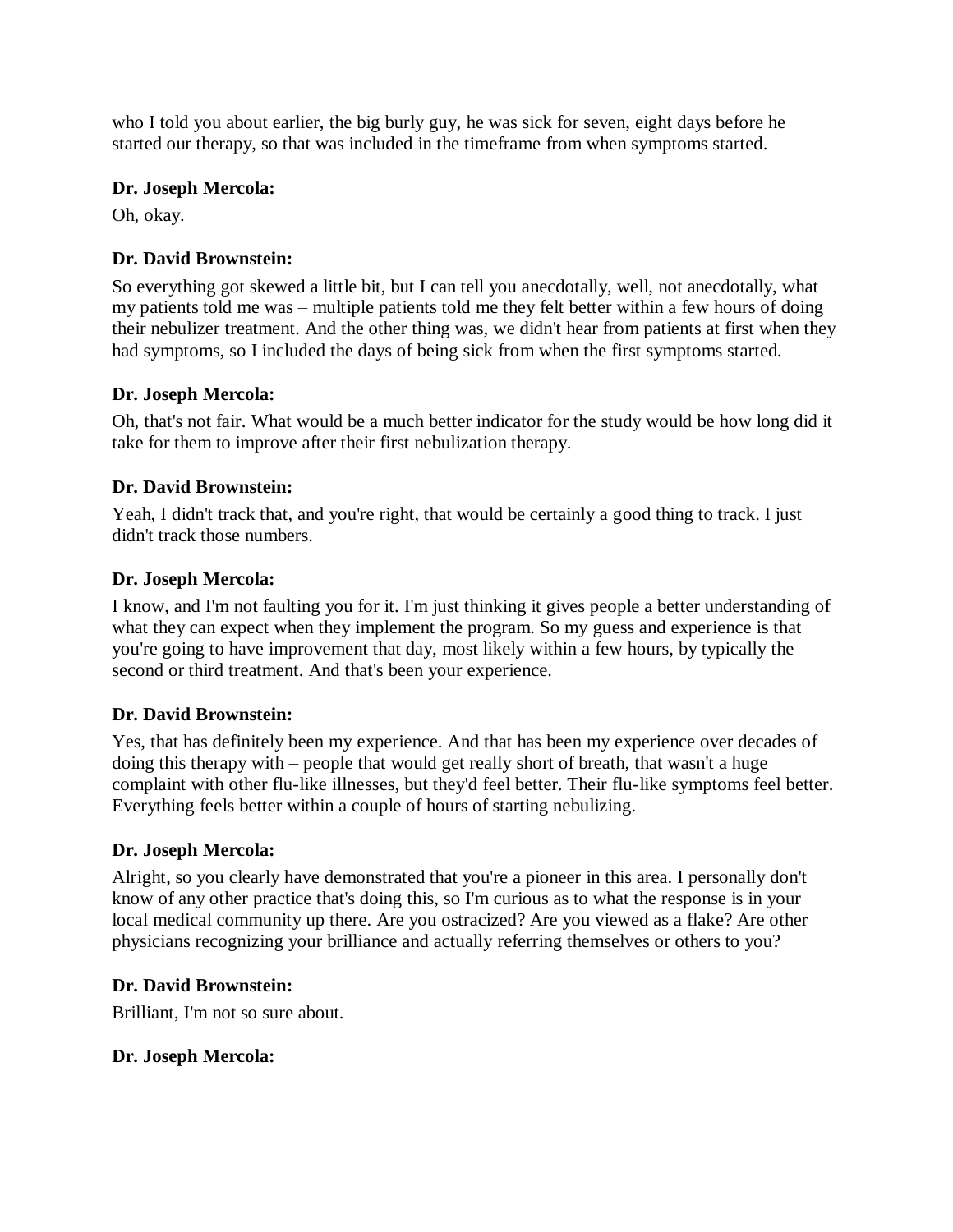Don't underrate yourself. I mean, to have the insight and the wisdom to identify crucial, fundamental strategies to improving people's health at the core, basic level, and then the courage and the bravery to implement it is not something that should be underappreciated.

# **Dr. David Brownstein:**

Thank you. It was interesting in the middle of the crisis as I was posting, I was doing a blog post about every other day, and I was posting the interview once, or twice, or three times a week as we got the patients better, and they were willing to talk about it. And I started hearing from doctors all over the country, and especially in New York and New Jersey. And they were hospital physicians saying, "They're dying. They're dying left and right." They don't know what to do. The therapies aren't working.

# **Dr. David Brownstein:**

Number one, they want the therapy for their family, and number two, they want to help their patients. So I was hearing from doctors. They were interested. I heard from a couple of local doctors who sent patients to us, they couldn't help them, and they had nothing to offer them. I've had long-term relationships with them, and those were part of our 107 patients, a few of them, and they got better.

# **Dr. David Brownstein:**

I heard from the head hospitalist at one of – well, two hospitalists called me from local hospitals who were treating patients, asking me, "Tell me about this nebulized iodine and peroxide." And so I told them it really needs to be done in the emergency room, not by the time they're ventilated. The hospitalists were going to use it on the ventilated patients. That's what they told me. I asked them to report back to me. I didn't hear anything back, so I don't know how they did either way with it.

# **Dr. David Brownstein:**

But I said, "I don't know if it's going to help a ventilated patient at that point." And I said, "It really needs to be done the first thing when they hit the ER. They should be given an IV of vitamin C. They should be given the oral supplements, and they should be given a nebulized treatment. That's what I would do, and it kept our patients out of the hospital, but that wasn't done.

### **Dr. David Brownstein:**

There was interest in it because there was nothing offered out there, so it was really the first time I got a bunch of emails, and messages, and phone calls from doctors saying, "Hey, tell me how it works. Tell me what you're doing."

### **Dr. Joseph Mercola:**

So let me summarize this because I think it's important as the take-home message. This is my understanding and how I would treat myself or a family member. It would be at the very first sign, use this diluted, food-grade hydrogen peroxide in a desktop nebulizer, not the cheap \$25.00 ones you buy on Amazon. These are closer to \$100.00. You get one of those.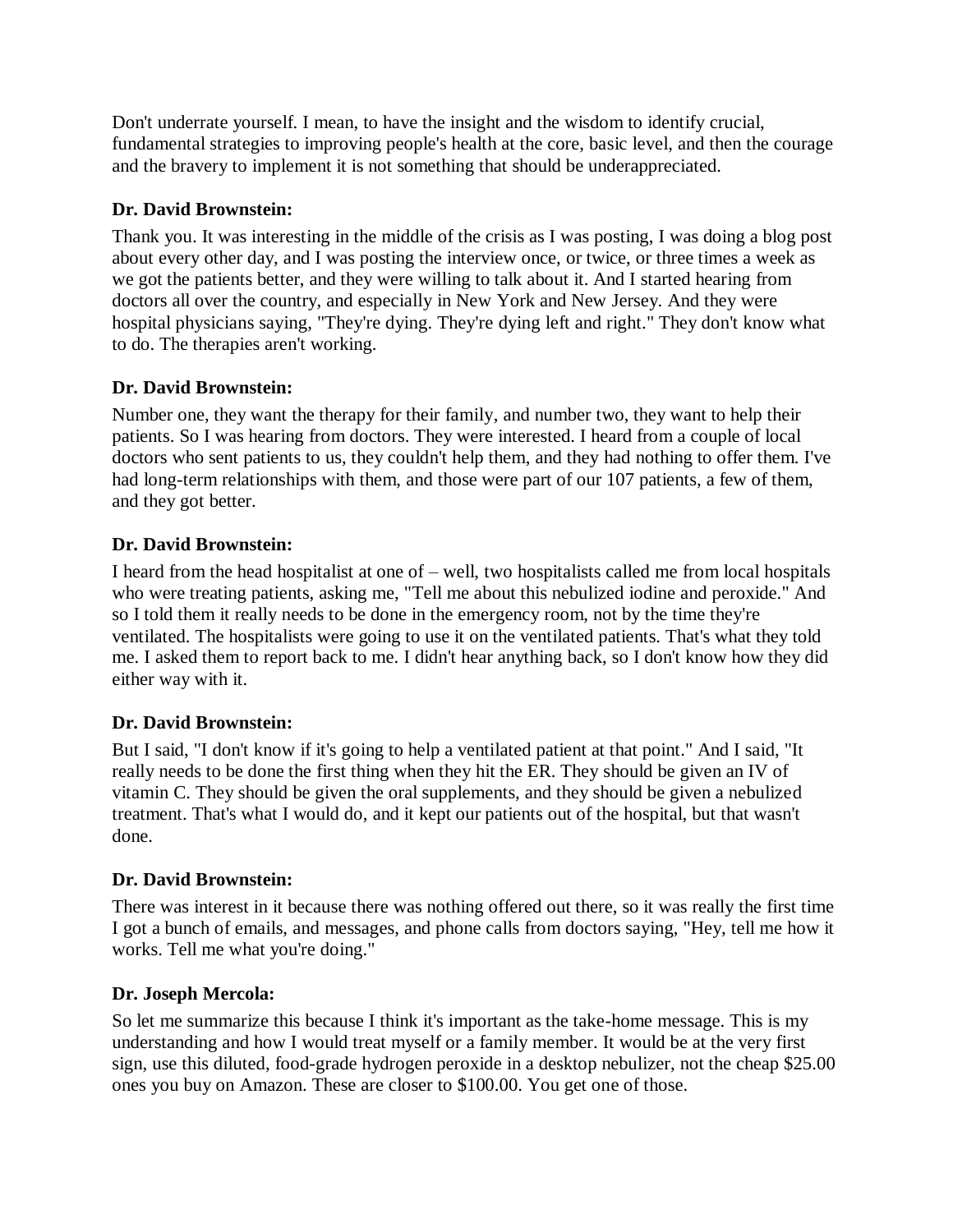And the key here, folks, is to have it. Have it in your possession before you need it. An ounce of prevention is worth a pound of cure, so have it. Then get the peroxide. If you have to, you don't have to worry about the food grade. I mean, it would be, ideally, to get food-grade, but the other one is probably going to work too, and the toxins are going to be relatively minor because it's so diluted, and then you get that ready.

### **Dr. Joseph Mercola:**

And I would do that the very first sign you have it. This is not something that needs to be done every day. I wouldn't do it every day. If you're healthy, don't do it. But if you're exposed to someone who's sick, or you have the signs and symptoms, then I would do it.

### **Dr. Joseph Mercola:**

Now, here's where it gets confusing because there's so many different ways that you can approach this like your oral protocol. In my mind, the number one thing is nebulized peroxide and iodine. And then, well preventively, you want to make sure your vitamin D levels are measured above 40 to 50 nanograms, ideally, even 60 nanograms per milliliter by blood test and you multiply it by 2.5 if you're measuring nanomoles per liter. Get that before you're sick. Do that so you don't have to take this megadose like you're using in your protocol.

### **Dr. Joseph Mercola:**

And Dr. Marik has done the work, Dr. Paul Marik. I acknowledged him in your paper doing IV vitamin C for sepsis, and clearly, it works. But I'm thinking vitamin C and intravenous vitamin C may not even be necessary for using this protocol if you've got the D optimized and you've got the peroxide on board. And then I would recommend quercetin and zinc early in the course, not late as an adjunctive therapy. -

### **Dr. Joseph Mercola:**

I don't know, maybe in late-stage disease, another thing that seems to be really useful is NAC (N-acetylcysteine) because, in the MATH protocol developed by Marik, which is MATH stands for, M is methylprednisolone. A is ascorbic acid or vitamin C, T is thiamine, B1 and H is heparin. And heparin is administered because this is a vascular disorder too. There are clotting complications, and the heparin seems to improve that. But NAC will actually go in there and disrupt the sulfide bonds and the Von Willebrand factors that leads to the platelet aggregation, so you can dissolve those with something as simple as NAC, which also has a side benefit of reducing oxidative stress and increasing glutathione levels.

### **Dr. Joseph Mercola:**

To me, zinc, glutathione, quercetin, vitamin D and the nebulizer, that is a home run. Now, I'm doing it intellectually and academically from all the literature I've reviewed, not in the trenches and in the clinics like you are, so I'm wondering what your feedback is on my approach or recommendation.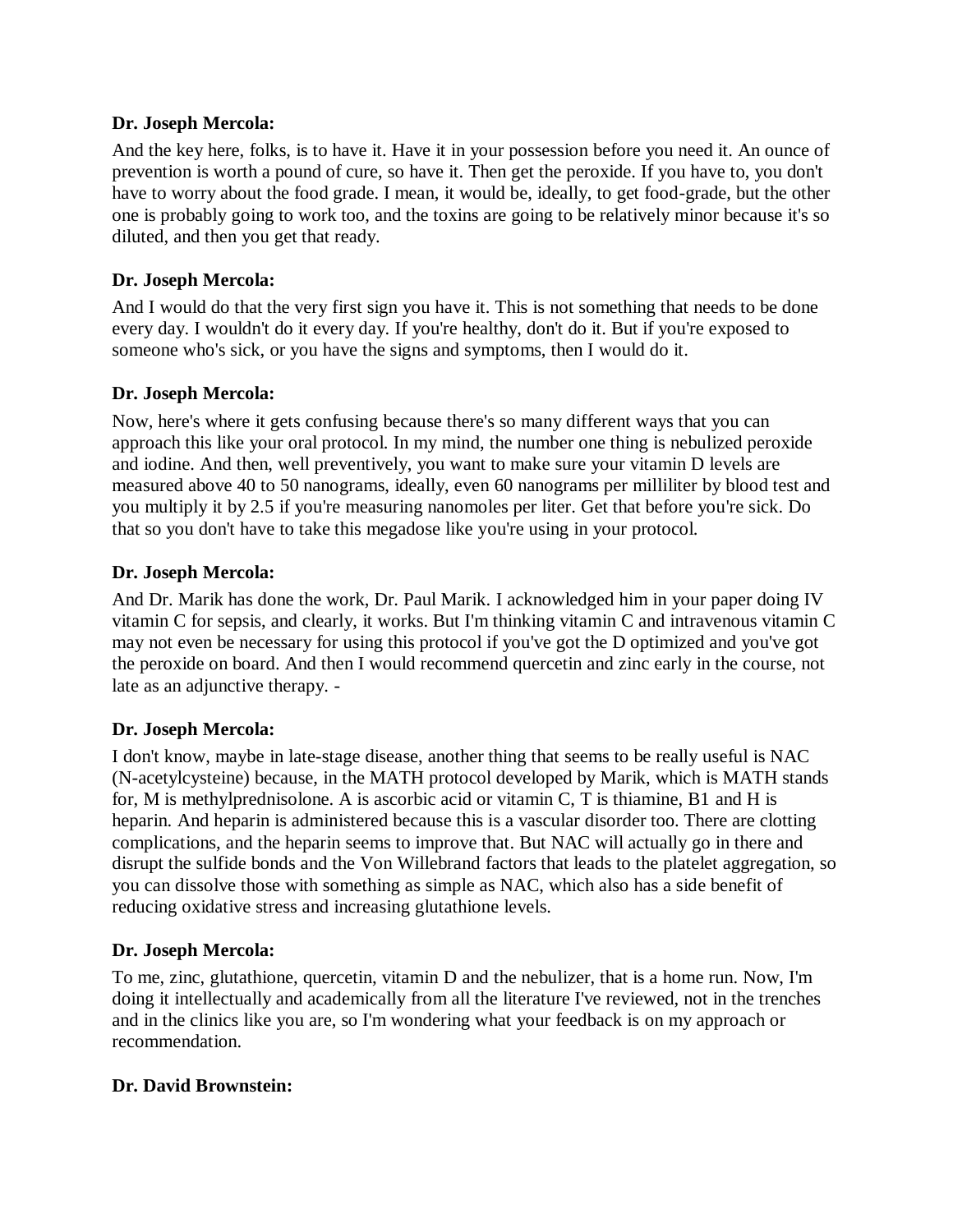Look, I think there are many ways, I hate to use the words "skin a cat," but there are many ways to – look, hydroxychloroquine should be open for prescribing-

### **Dr. Joseph Mercola:**

Yeah, if they want to, but use quercetin, no prescription required.

### **Dr. David Brownstein:**

Right. And-

### **Dr. Joseph Mercola:**

I don't know if you're aware of it, but the FDA is actually looking at it right now from taking NAC off the market because it's useful for COVID.

### **Dr. David Brownstein:**

Of course, of course. COVID is a whole new game, and we've never seen censorship like this. We've never seen draconian measures and lockdowns and whatever that they've done with this. And unfortunately, I think they were going to be in this boat until November 3rd.

### **Dr. Joseph Mercola:**

November of what year?

### **Dr. David Brownstein:**

I know, but I know. I think that if we could just put our intellectual hats on and think about this. And look, I am in the trenches. We were outside doing this work and talking to people, and I'm still talking to people. And I took a phone call this morning from a patient's daughter who was sent home from college because she had it. So I think that there's-

### **Dr. Joseph Mercola:**

So we don't know.

### **Dr. David Brownstein:**

-cheap and effective ways to treat this, and we should be studying this. We should be reporting on it. We should be allowed to report on it, and we should be allowed to study it, and we wouldn't have the travesty that's happened to our country.

### **Dr. Joseph Mercola:**

Yeah, I couldn't agree more. I mean, I am so in awe of what you've done and the courage it took to do that, and the risks that you've taken. Obviously, it's exemplified by getting warning letters from the FTC because we need courageous physicians like you in the trenches. I chose a different route. We started pretty similarly, then I veered off into widespread education as opposed to treating patients in the trenches. But we absolutely need clinicians like you who can bring the science forward, who are willing to experiment rationally, not foolishly with these well-proven, safe and inexpensive therapies that can really address the foundational cause of the illness.